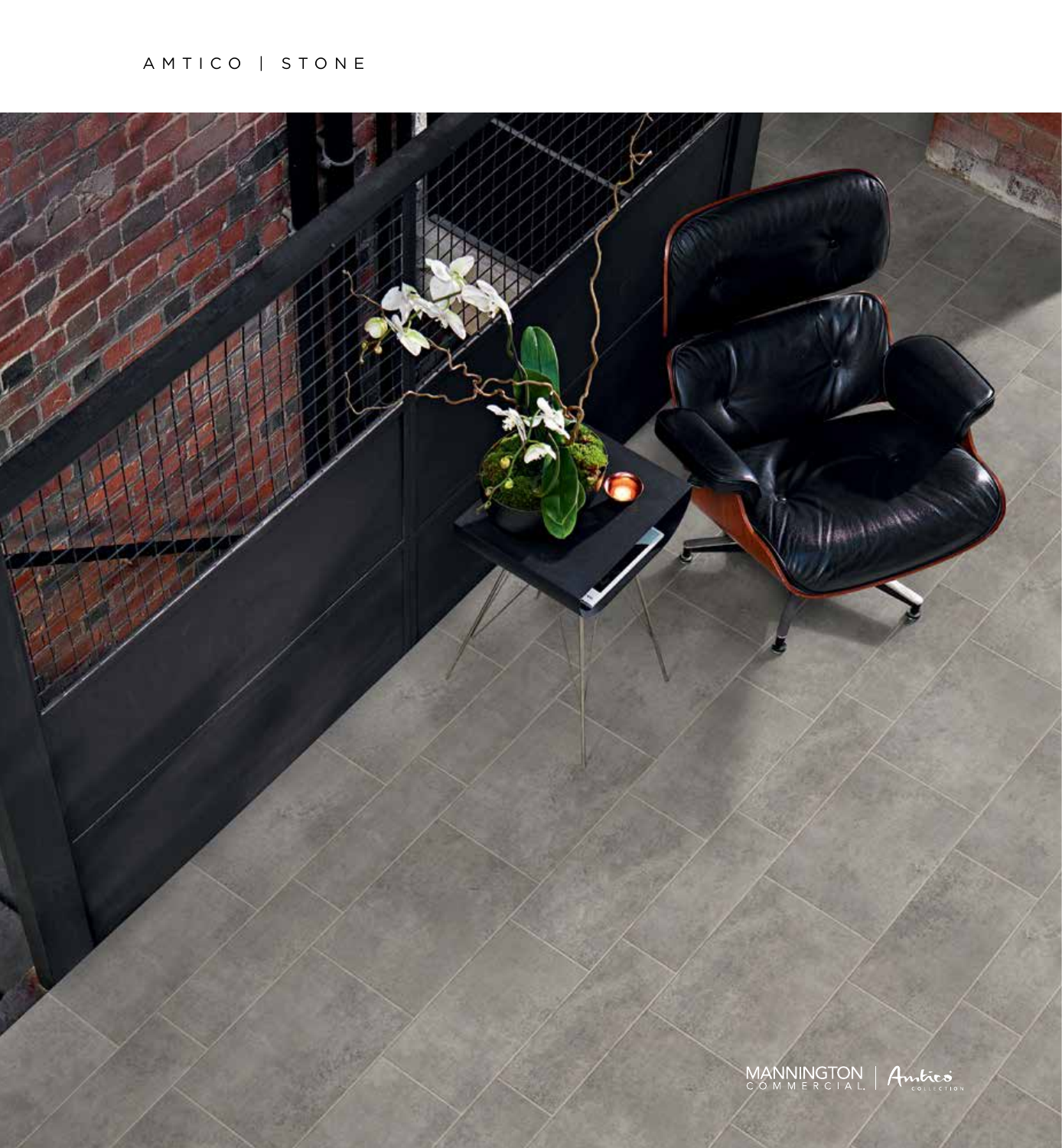

**ABOVE: BASILICA SALT AR0SBS12, KURA JUNIPER AR0SKU42, KURA CARAWAY AR0SKU38 in Random Stone Layout**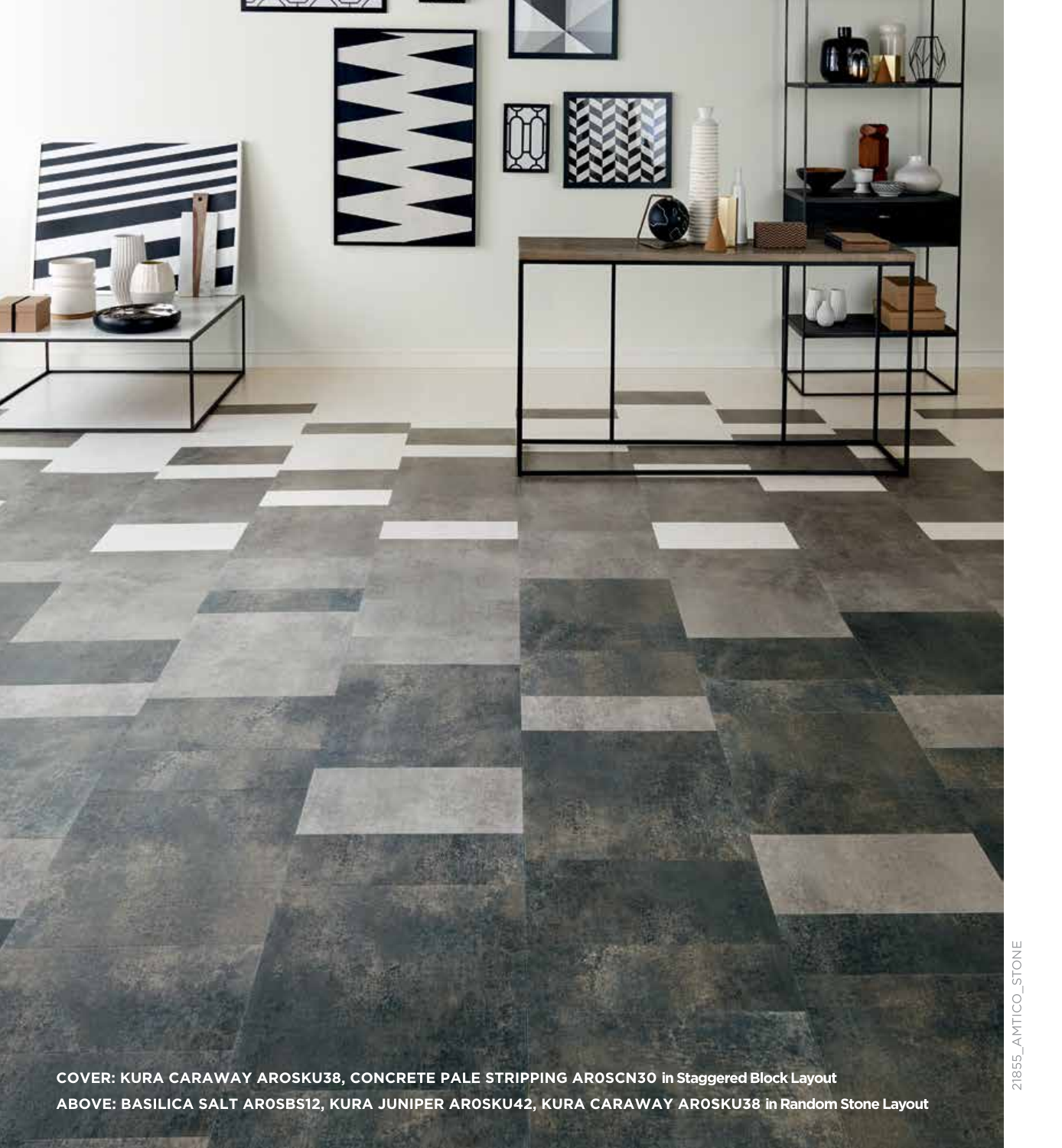

**KURA CARAWAY AR0SKU38, KURA KALA AR0SKU31 in Arrow Layout**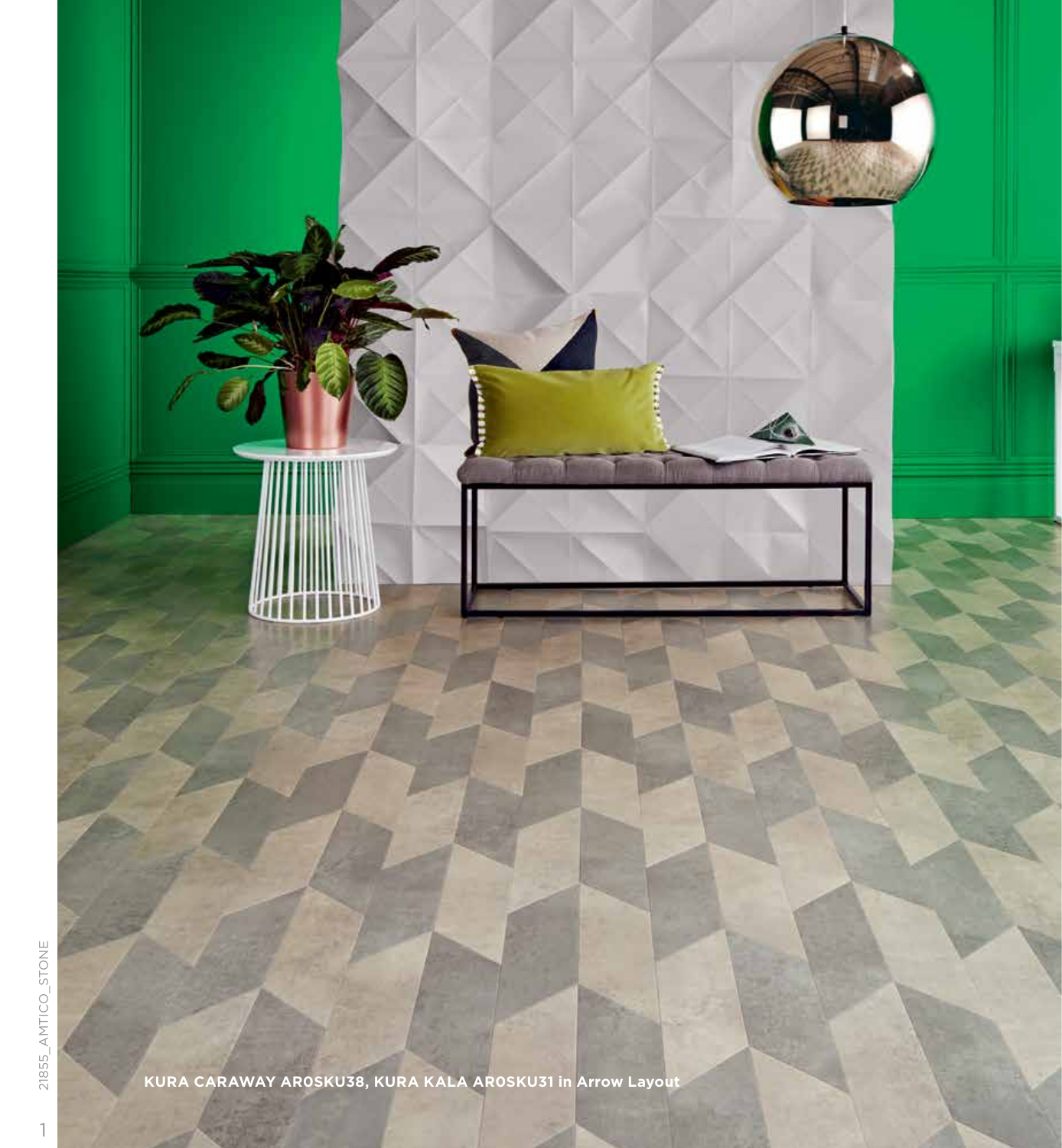**KURA ANISE AR0SKU39 WITH KURA KALA FEATURE STRIPPING in Flagstone Layout KURA CARAWAY AR0SKU38, KURA CASSIA AR0SKU41, KURA ANISE AR0SKU39, KURA KALA, AR0SKU31 in Herringbone Pleat**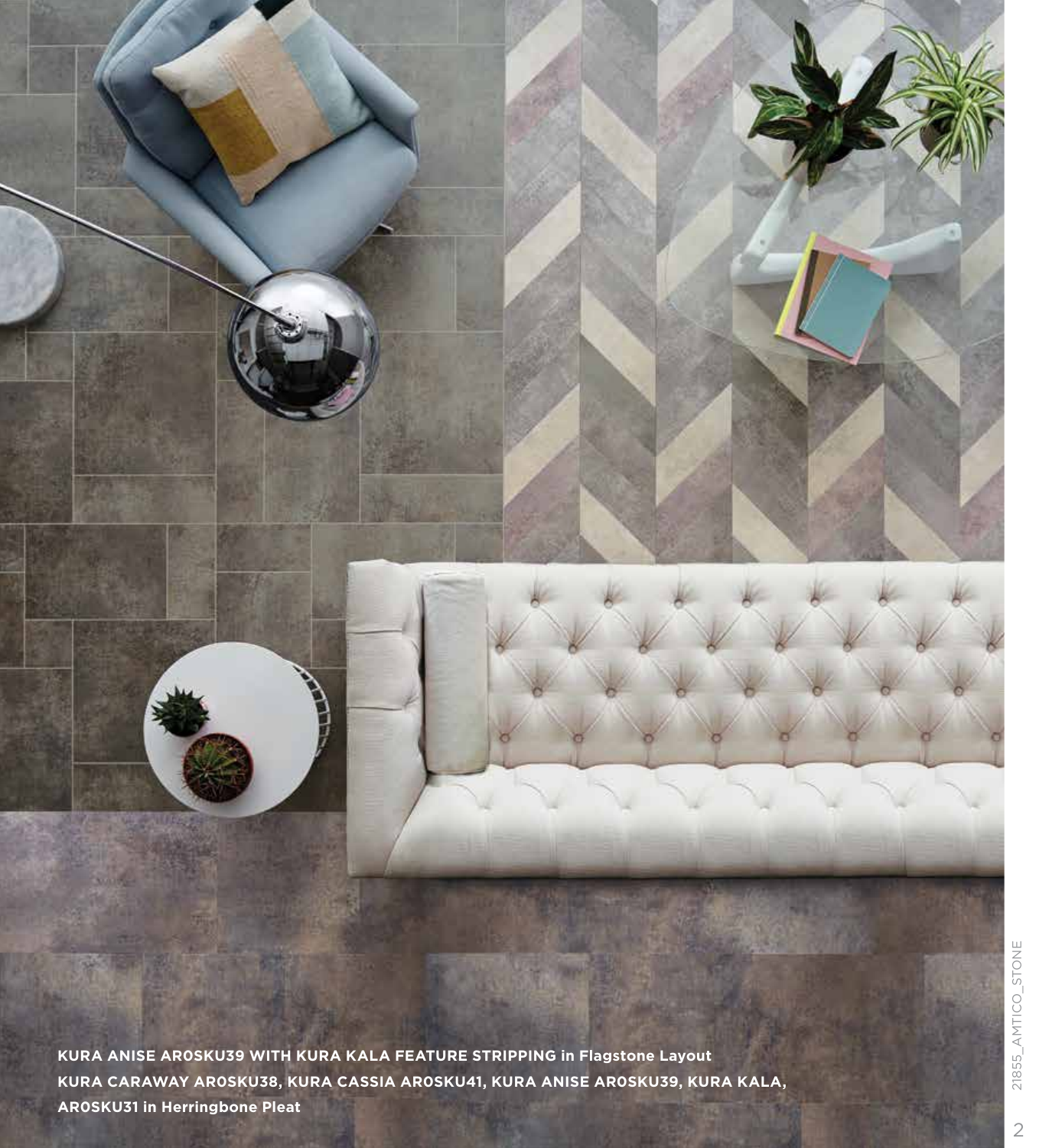

 $M$  added  $r^{(n)},$ 

 $\mathcal{M}$ 

好好。

s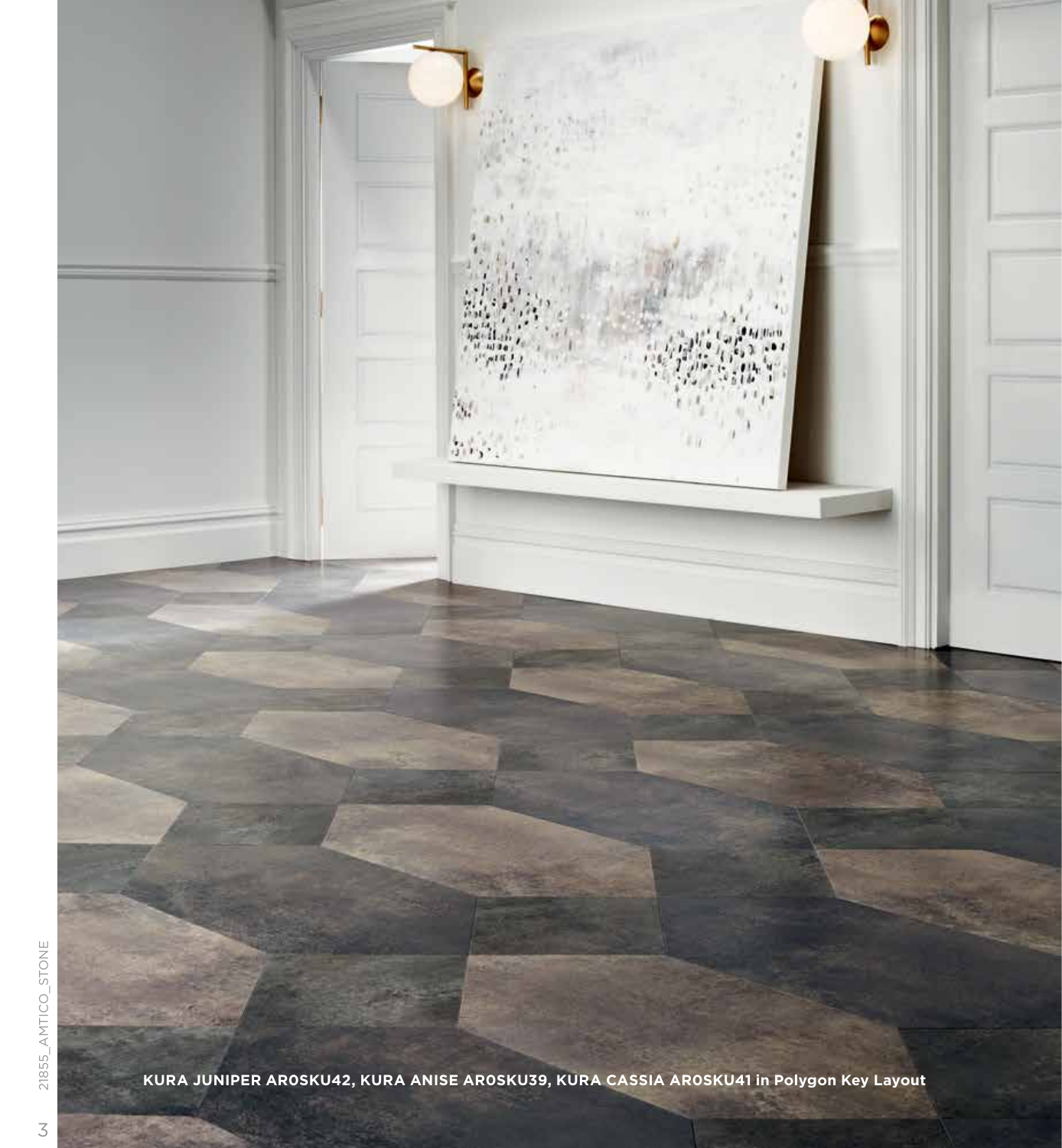## ENDLESS POSSIBILITIES

Classic or contemporary. Bold or understated. Traditional or daring. Ever beautiful, the Amtico Signature Collection offers endless possibilities for creating memorable flooring.





Pattern: AR0D8700S Size: 18" x 18"

#### ALLURE DC170

Bold contrasting textures in complementary tones create a dynamic combination.

CREATED WITH:

Patina Vapour Fragment Astro Alchemy Storm Stria Rock

 $\overline{\mathbf{v}}$ 

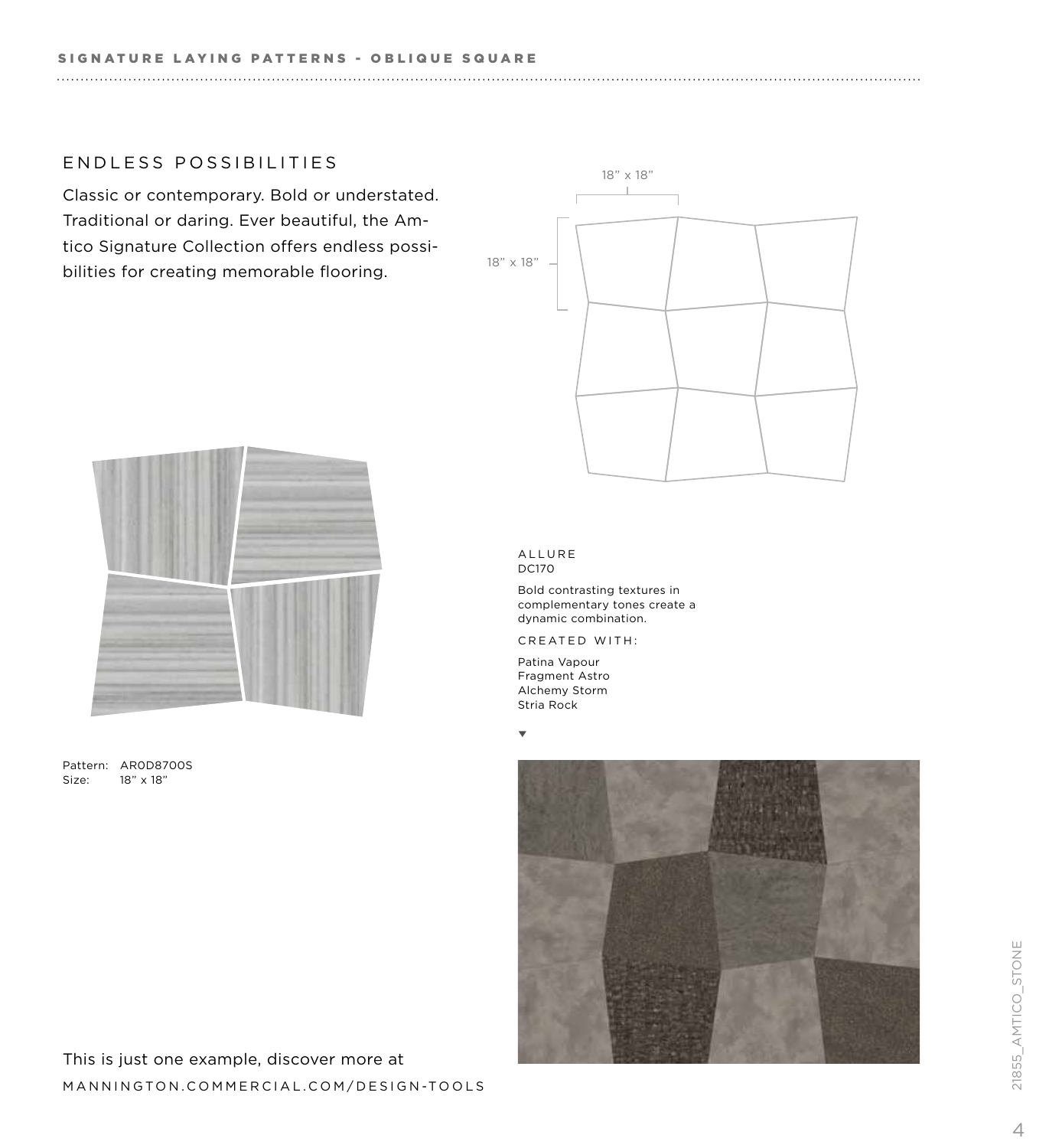**STONE – Graphite Slate AR0SSL23, FEATURE STRIPPING - Concrete Pale AR0SCN30**

# **Feature Stripping**

Add contrast, create a grout effect or define tile and plank shapes with Amtico feature stripping. Available in a choice of five sizes.

Feature stripping is available in the following sizes, 2 mm thickness\*

1/8" x 36" (3.2 mm x 914.4 mm)

1/4" x 36" (6.4 mm x 914.4 mm)

3/8" x 36" (9.5 mm x 914.4 mm)

1/2" x 36" (12.7 mm x 914.4 mm)

3/4" x 36" (19.1 mm x 914.4 mm)

| American Oak                            | AR0W7050     |
|-----------------------------------------|--------------|
| Wenge Wood                              | AR0W7490     |
| Cirrus Air                              | AR0W8100     |
| Stria Sediment                          | AROSMS14     |
| <b>LIVE AND ABOUT</b><br>Stria Volcanic | AROSMS42     |
| Shimmer Denim                           | AROASE39     |
| <b>Bronze</b>                           | AROAMP18     |
| Duro Dlain Black                        | A DO A DNICO |

| American Oak     | AR0W7050 | <b>Fused Birch</b> | AR0W7500 |
|------------------|----------|--------------------|----------|
| Wenge Wood       | AR0W7490 | Wild Walnut        | AR0W7620 |
|                  |          |                    |          |
| Cirrus Air       | AR0W8100 | Mirabelle Creme    | AROSMB14 |
| Stria Sediment   | AROSMS14 | Stria Basalt       | AROSMS43 |
|                  |          |                    |          |
| Stria Volcanic   | AROSMS42 | Concrete Pale      | AROSCN30 |
| Shimmer Denim    | AROASE39 | Silver             | AROAMP38 |
| <b>Bronze</b>    | AROAMP18 | Gold               | AROAMP78 |
| Pure Plain Black | AROAPN22 | Pure Plain White   | AROAPN11 |

\* Sizes shown are not actual size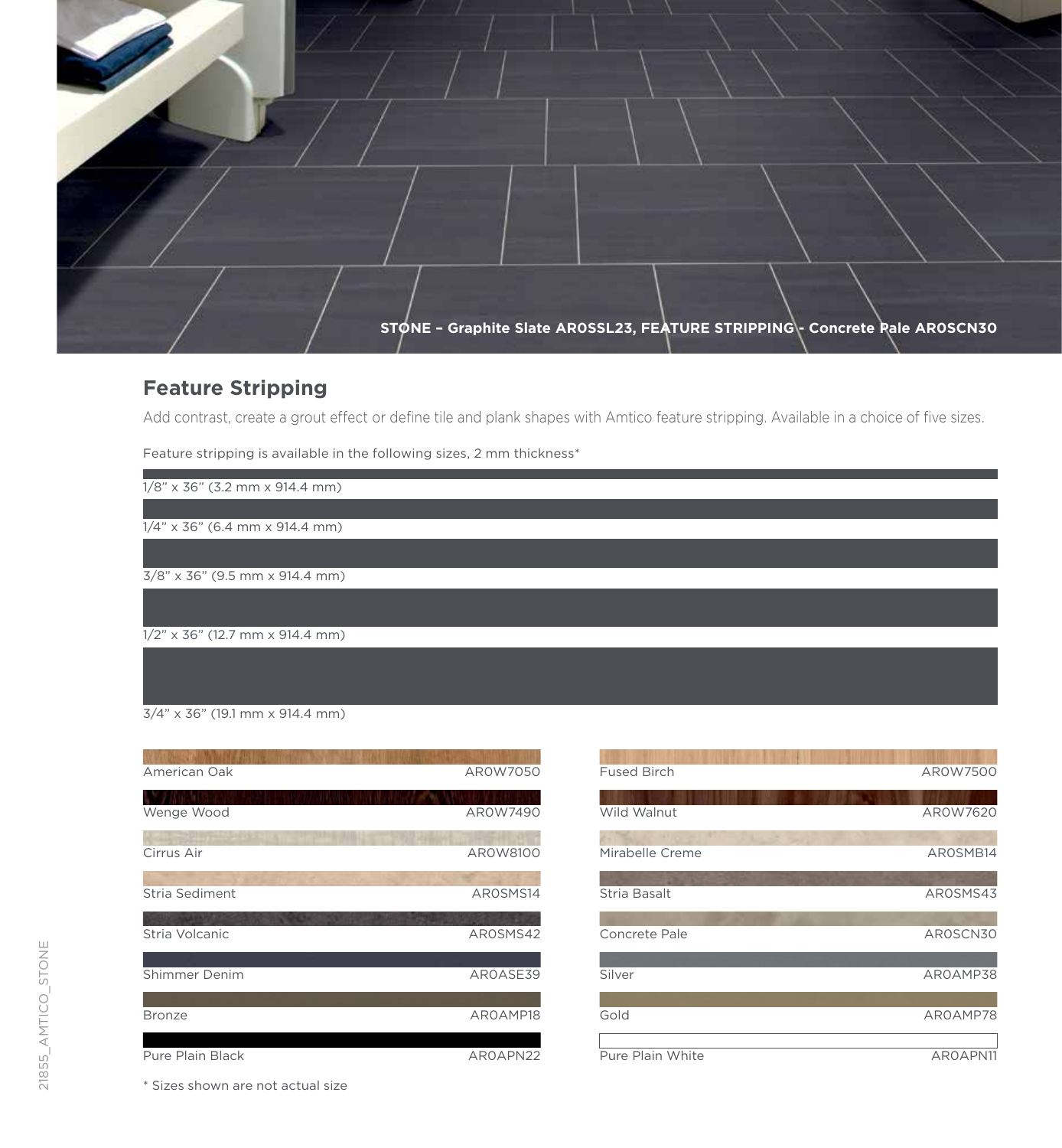The Amtico Collection's finishes innovatively combine texture, color, and pattern to create a vibrant product ideal for expressing any design vision. Our diverse product collection includes wood, stone, and abstract visuals. The Amtico Collection is extremely durable and highly flexible, allowing for design creativity and proven performance. Our floors are constructed using our world leading Multi-Performance System (MPS), providing the most durable and highest fidelity offering in LVT, backed by our 20 year commercial warranty.



QUANTUM GUARD<sup>®</sup> HP Quantum Guard® HP is the highest performance commercial urethane finish in the industry. The patented aluminum oxide UV cured wear layer provides exceptional wear resistance, stain resistance, and slip retardance when compared to standard LVT floors. With a no polish, no buffing option, lower maintenance cost translates to an overall lower total cost of ownership.

PERFORMANCE WEAR LAYER 1 Ceramic infused for improved slip retardance and durability. (R9 rating)

PERFORMANCE WEAR LAYER 2 High-density layer. Engineered to withstand indentations and protect against everyday

AESTHETIC LAYER Our in-house design team creates aesthetic visuals with remarkable realism and clarity, by utilizing the latest technology in imaging, texturing, and finishing.

BACKING LAYERS The final supporting layers provide a foundation for the aesthetic layers, to guarantee high performance for years to come.

Amtico LVT contains rapidly renewable content, and is 100% recyclable.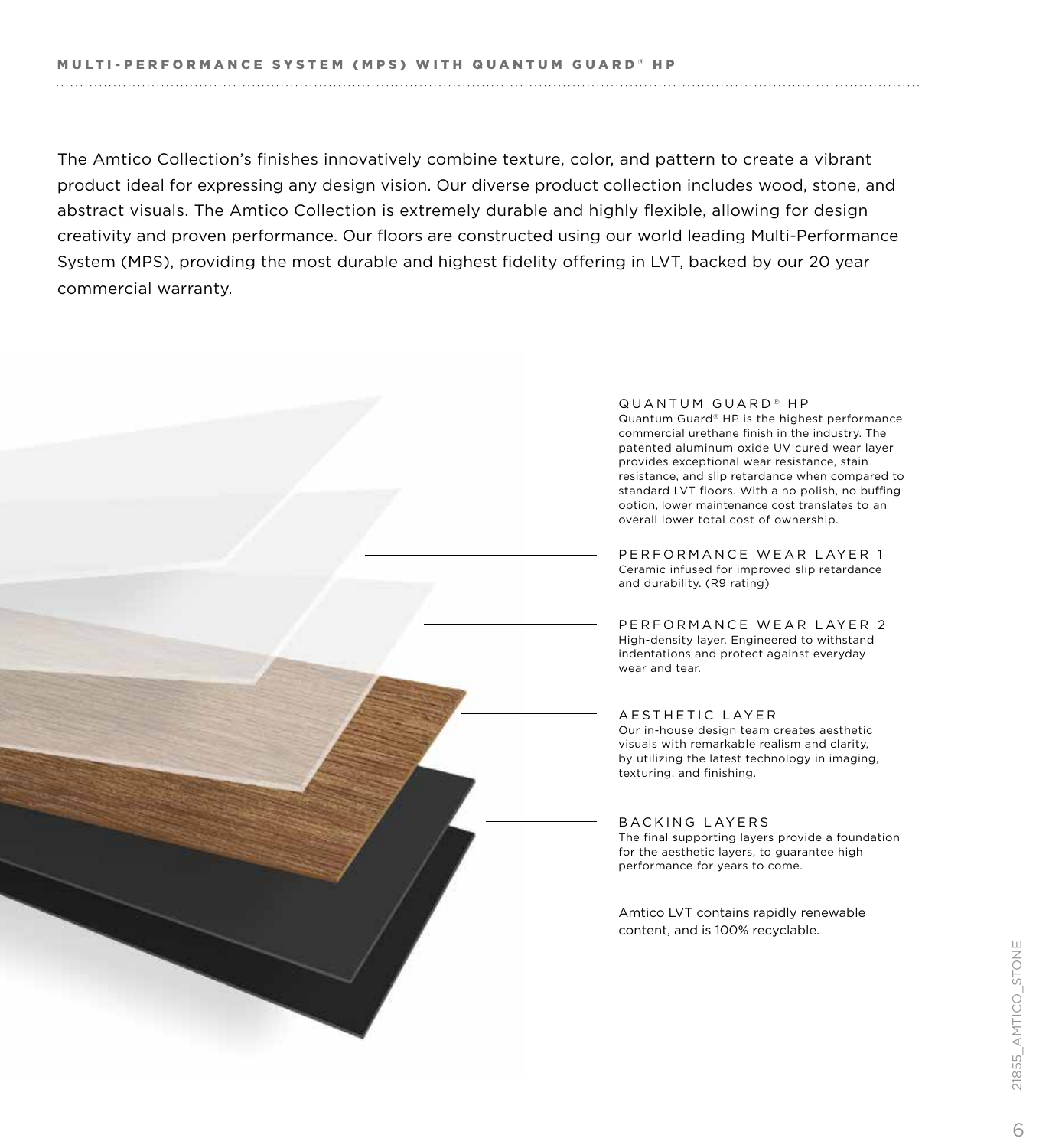## QUANTUM GUARD **®** HP: PATENTED PERFORMANCE

- Highest performance commercial urethane finish in the industry
- No polish
- Enhances durability, cleanability, appearance, and slip retardance when compared to standard LVT floors
- Significant reduction in overall lifecycle cost greatly lowers total cost of ownership



\* WARRANTY MAY VARY BY PRODUCT TYPE

## MOH HARDNESS SCALE



 $9 = QGHP$ 

7 = Quartz

2 = Urethane without aluminum oxide



**70%**ANNAL MAINTENANCE<br>SAVINGS PER SG. FOOT PER<sub>S</sub>

REGULAR MAINTENANCE ANNUAL TOTAL



 $\sqrt{$48,750=STD}$ . LVT

RESTORATIVE MAINTENANCE ANNUAL TOTAL



TOTAL ANNUAL COST PER SQ. FT.





#### CUMULATIVE COST PER SQ. FT. BY YEAR



Break Even on Product and Maintenance Cost Difference Between: LVT VS. QGHP = 2 YEARS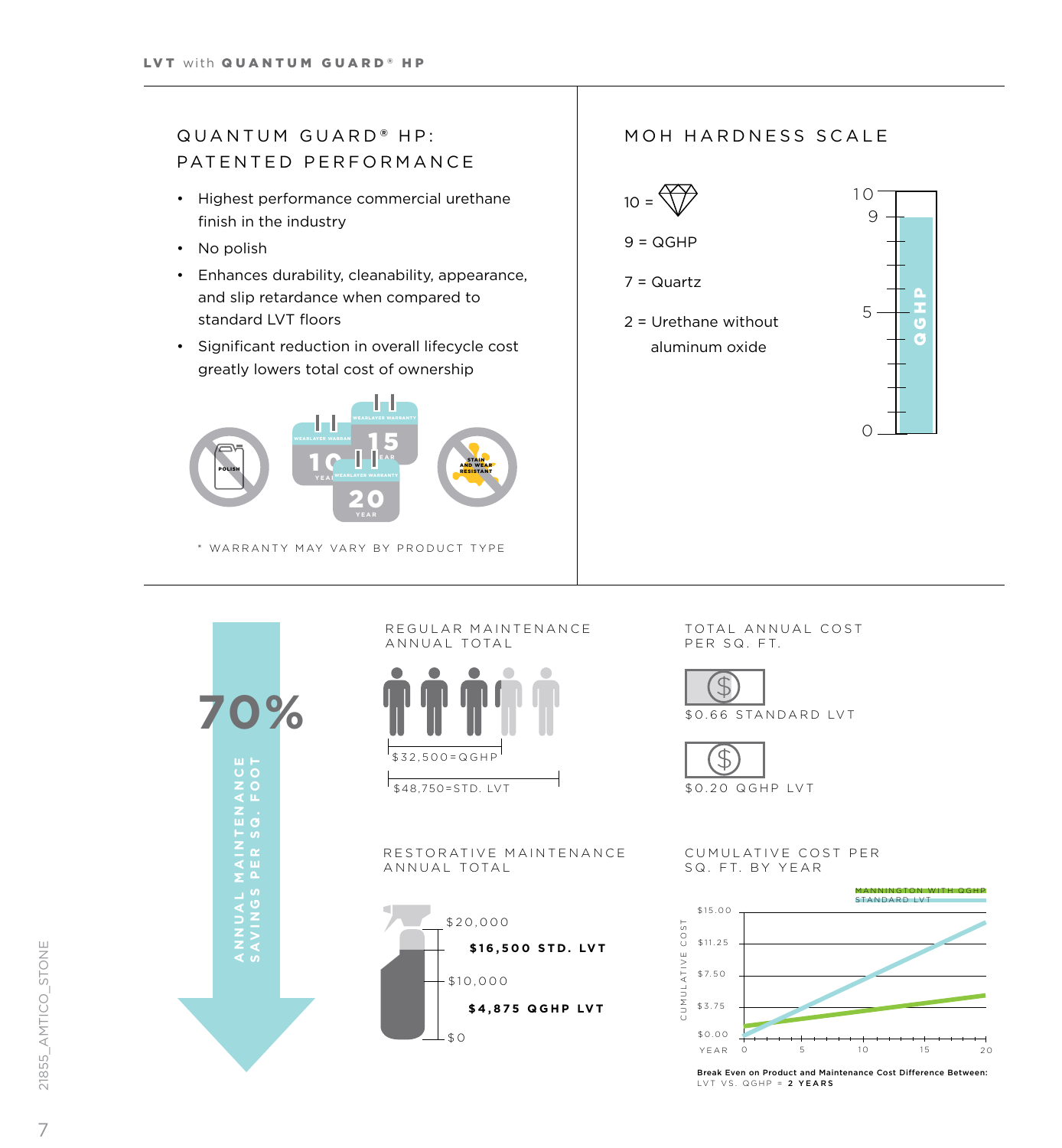### PERFORMANCE AND FEATURES

|      | AVAILABLE SIZES               | 12" x 12", 12" x 18", 18" x 18", 12" x 24", 18" x 24" Xtra, 18" x 36" Xtra,<br>18" x 48" Xtra, 7.25" x 48" Xtra, 9" x 48" Xtra, 3" x 36", 4.5" x 36",<br>6" x 36", 9" x 36", 18" x 36" Cross Grain, 24" x 48" Cross Grain.<br>All with micro-beveled edges. Sizes are style dependent.                                                             |
|------|-------------------------------|----------------------------------------------------------------------------------------------------------------------------------------------------------------------------------------------------------------------------------------------------------------------------------------------------------------------------------------------------|
| QGHP | QUANTUM GUARD <sup>®</sup> HP | The highest performance commercial urethane finish in the industry. The<br>patented aluminum oxide proprietary wear layer eliminates the need for<br>polish, while enhancing durability, cleanability, appearance retention and<br>slip retardance when compared to standard LVT floors - resulting in 70%<br>annual savings in maintenance costs. |
|      | RAPIDLY RENEWABLE<br>CONTENT  | Contains 4% rapidly renewable resource content.                                                                                                                                                                                                                                                                                                    |
|      | WARRANTY                      | This product is backed by our Limited 20 Year Commercial Warranty and<br>Limited 20 Year Quantum Guard® HP Wear Warranty.                                                                                                                                                                                                                          |
|      | QUICKSTIX                     | LVT with pre-applied adhesive, reducing time and labor required to install<br>the flooring. QuickStix floors can be used immediately after installation,<br>even in extreme moisture areas.                                                                                                                                                        |
|      | <b>XPRFSS</b>                 | When you really need it now. Our innovative delivery program ensures that<br>you get the carpet and hard surface products you need quickly and reliably.<br>With product available to ship within 5 business days, Mannington's new<br>Xpress program leads the industry in service.                                                               |

### SUSTAINABILITY

| ENERGY LEADERSHIP | With one of the largest solar arrays in the flooring industry (3.3 acres in<br>Salem NJ) and ambitious goals to improve energy efficiency by 25% over<br>ten years, we have an ongoing partnership with the Department of Energy<br>to lead manufacturing into smarter energy use, as well as to reduce related<br>carbon emissions. |
|-------------------|--------------------------------------------------------------------------------------------------------------------------------------------------------------------------------------------------------------------------------------------------------------------------------------------------------------------------------------|
| WATER REDUCTION   | Water is a precious natural resource and a key component in manufacturing.<br>By investing in technology and a continual emphasis on efficiency and lean<br>manufacturing, we have reduced our water use by 30% company-wide since<br>2007. We also actively help protect wetlands in the communities where we<br>make flooring.     |
| SOI AR ARRAY      | At 3.3 acres, we have one of the largest solar arrays in the flooring industry,<br>generating 1,000,000 kilowatt hours annually.                                                                                                                                                                                                     |
| US MANUFACTURING  | Mannington is a fourth generation, family-owned company deeply<br>committed to U.S. manufacturing. We make flooring in seven communities<br>across the U.S., allowing us to provide the highest levels of service and<br>quality in the industry, while supporting local economies and crafting<br>quality, American-made products.  |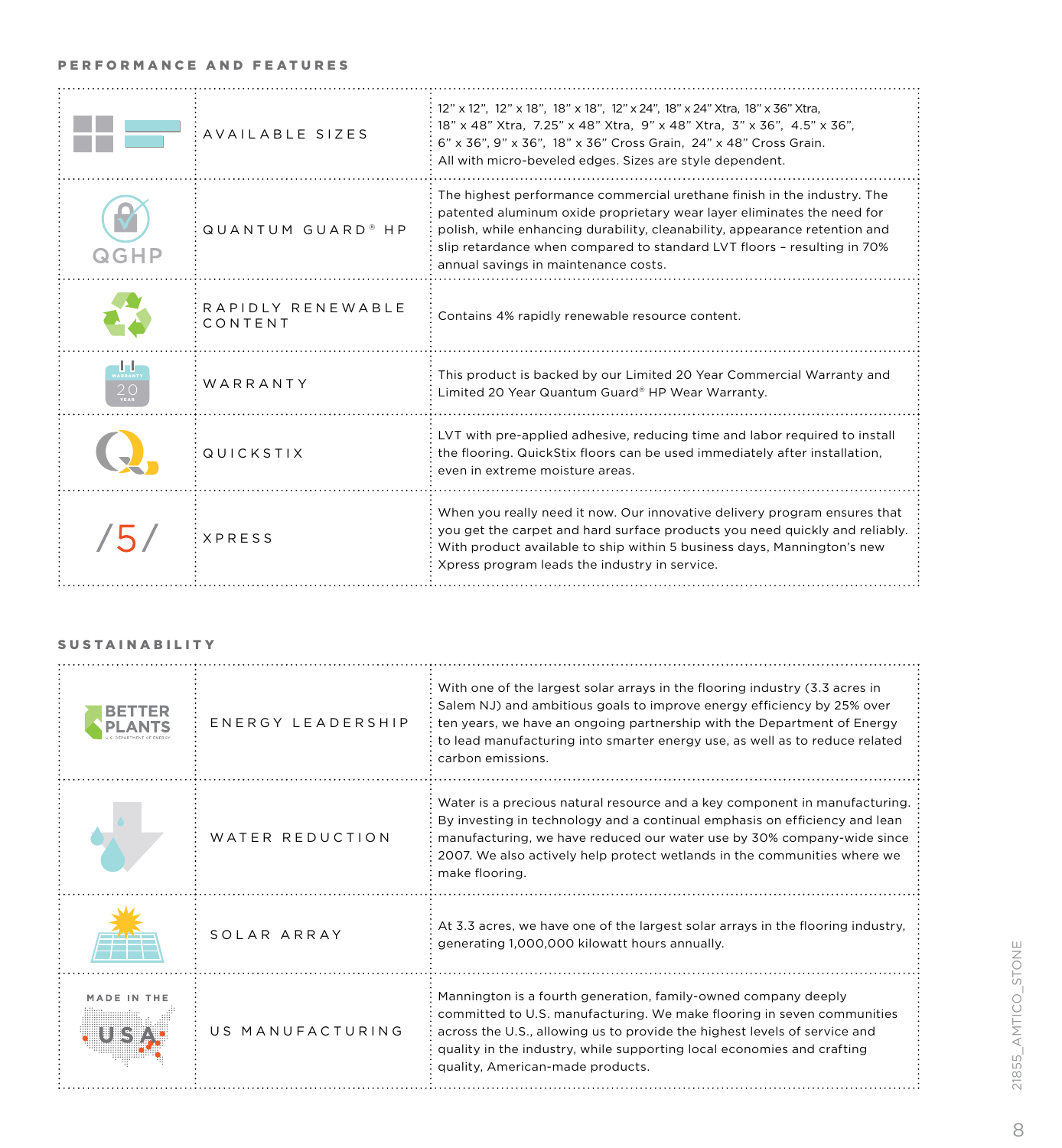#### SUSTAINABILITY

| ISO 14001                                      | ISO 14001 is a global environmental standard that provides a system for<br>continual improvement in environmental performance.                                                                                                                                                                                                                                                             |
|------------------------------------------------|--------------------------------------------------------------------------------------------------------------------------------------------------------------------------------------------------------------------------------------------------------------------------------------------------------------------------------------------------------------------------------------------|
| <b>3RD PARTY</b><br><b>CERTIFICATIONS</b>      | Certifications help navigate the world of green marketing claims. So<br>we invest in ISO-14001 and environmentally preferable product<br>certifications including NSF/ANSI-140, NSF/ANSI-332, FloorScore, and<br>Green Label Plus. All of our products contribute to multiple LEED and Green<br>Globe credits.                                                                             |
| ENVIRONMENTAL<br>PRODUCT<br><b>DECLARATION</b> | EPDs communicate the comprehensive life cycle assessment of a product's<br>environmental impact and facilitate transparency. Our EPDs conform<br>to international standards and are 3rd party verified by ThinkStep and<br>Underwriters Laboratory.                                                                                                                                        |
| PURPLE MARTINS                                 | In the mid-1980s, we began attracting migrating birds called Purple Martins<br>to our New Jersey manufacturing campus as a more natural alternative<br>to the use of pesticides. This "Purple Martin Project" has proven to be an<br>incredibly environmentally friendly and cost effective way to control insects.<br>Our employees are engaged in the banding and tracking of the birds. |
| <b>HONEYBEES</b>                               | In 2009, as part of an effort to show how an industrial enterprise can coexist<br>with the agricultural & farming community and positively contribute to both,<br>Mannington's New Jersey corporate site began to house honeybees. We now<br>have 5 hives in Salem, NJ and 4 in Eustis, FL. The honeybees are thriving and<br>each year we are able to enjoy and share the honey produced. |
| CE MARK                                        | Certifies that a product has met EU health, safety, and environmental<br>requirements, which ensure consumer safety. Manufacturers in the<br>European Union (EU) and abroad must meet CE marking requirements<br>where applicable in order to market their products in Europe.                                                                                                             |
| CLIMATE REGISTRY                               | Mannington is dedicated to reducing our greenhouse gas emissions by<br>25% over 10 years. Since 2007, a 10% reduction can be attributed to energy<br>efficiencies, process efficiencies, and use of renewable energy. Additional<br>information can be found on theclimateregistry.org.                                                                                                    |
| RAPIDLY RENEWABLE<br>CONTENT                   | Contains 4% rapidly renewable resource content.                                                                                                                                                                                                                                                                                                                                            |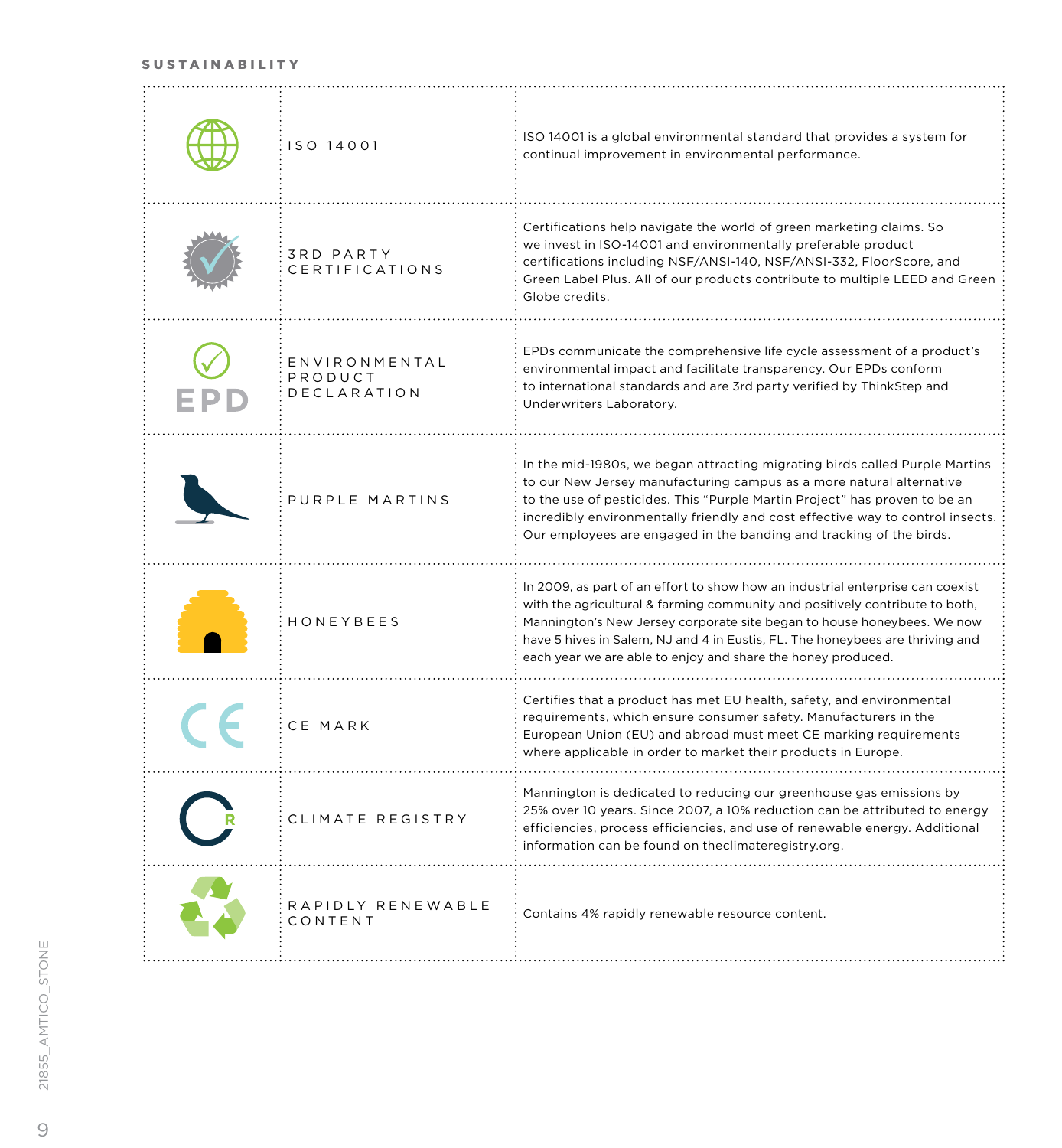### AMTICO COLLECTION | STONE PRODUCT AVAILABILITY

|                                |              |                |                     |                                   |                                   | <b>Straight Grain</b>         |                                        |                                          |                                                              |                                             |                                                     |                                                           |                                                          | Cross<br>Grain                                     |                                                            |                                                                                         |                                                      |                                                      |                                                       |                                                  |                  |                         |                                    |                                       |
|--------------------------------|--------------|----------------|---------------------|-----------------------------------|-----------------------------------|-------------------------------|----------------------------------------|------------------------------------------|--------------------------------------------------------------|---------------------------------------------|-----------------------------------------------------|-----------------------------------------------------------|----------------------------------------------------------|----------------------------------------------------|------------------------------------------------------------|-----------------------------------------------------------------------------------------|------------------------------------------------------|------------------------------------------------------|-------------------------------------------------------|--------------------------------------------------|------------------|-------------------------|------------------------------------|---------------------------------------|
| Product Name                   | Product Code | Point<br>Price | Surface Finish      | Guard <sup>14</sup> HP<br>Quantum | Grain<br>Cross<br>요.<br>Available | (305 x 305mm)<br>x 12"<br>is. | $(305 \times 457$ mm)<br>$x$ 18"<br>Ģ, | $x$ 457 $mm$ )<br>(45)<br>$x$ 18"<br>jø, | 610mm)<br>$\ddot{x}$<br>(305)<br>24"<br>$\pmb{\times}$<br>jج | x 610mm) Xtra<br>(457)<br>$\times 24"$<br>ή | x 915mm) Xtra<br>(45)<br>36"<br>$\pmb{\times}$<br>è | Xtra<br>x 1220mm)<br>(45)<br>48"<br>$\pmb{\times}$<br>jø, | x 1220mm) Xtra<br>(183)<br>48"<br>$\pmb{\times}$<br>7.25 | (229 x 1220mm) Xtra<br>48"<br>$\pmb{\times}$<br>ق. | $(76 \times 915 \text{mm})$<br>36"<br>$\pmb{\times}$<br>ĥ٠ | 915mm)<br>$\pmb{\times}$<br>$\overline{114}$<br>36"<br>$\boldsymbol{\times}$<br>î٥<br>4 | $(152 \times 915$ mm)<br>36"<br>$\pmb{\times}$<br>စ် | $(229 \times 915$ mm)<br>36"<br>$\pmb{\times}$<br>ő۰ | $x$ 915 $m$ m)<br>(457)<br>36"<br>$\pmb{\times}$<br>è | $(610 \times 1220$ mm)<br>48"<br>$\times$<br>24" | Stripping option | Custom Design<br>Amtico | Choice Layouts<br>and<br>Signature | Signature and Choice Borders & Motifs |
| <b>Alchemy Atmosphere</b>      | AROAAL30     | s              | Ceramic             | $\bullet$                         |                                   |                               | $\bullet$                              |                                          |                                                              |                                             |                                                     |                                                           |                                                          |                                                    |                                                            |                                                                                         |                                                      |                                                      |                                                       |                                                  |                  |                         |                                    | $\bullet$                             |
| Alchemy Haze                   | AROAAL14     | s              | Ceramic             | $\bullet$                         |                                   | $\bullet$                     | $\bullet$                              | $\bullet$                                | $\bullet$                                                    | $\bullet$                                   | $\bullet$                                           | $\bullet$                                                 | $\bullet$                                                | $\bullet$                                          | $\bullet$                                                  | $\bullet$                                                                               | $\bullet$                                            | $\bullet$                                            |                                                       |                                                  | $\bullet$        | $\bullet$               | $\bullet$                          | $\bullet$                             |
| <b>Alchemy Storm</b>           | AROAAL20     | s              | Ceramic             | $\bullet$                         |                                   | $\bullet$                     | $\bullet$                              | $\bullet$                                | $\bullet$                                                    | $\bullet$                                   | $\bullet$                                           | $\bullet$                                                 | $\bullet$                                                | $\bullet$                                          | $\bullet$                                                  | $\bullet$                                                                               | $\bullet$                                            | $\bullet$                                            |                                                       |                                                  | $\bullet$        | $\bullet$               | $\bullet$                          | $\bullet$                             |
| * Basilica Salt                | AROSBS12     | s              | Ceramic             | ٠                                 | ٠                                 | $\bullet$                     | ٠                                      | ٠                                        | $\bullet$                                                    | $\bullet$                                   | $\bullet$                                           | $\bullet$                                                 | $\bullet$                                                | ٠                                                  | $\bullet$                                                  | ٠                                                                                       | ٠                                                    | ٠                                                    | ٠                                                     |                                                  | $\bullet$        | $\bullet$               | $\bullet$                          | $\bullet$                             |
| * Basilica Shale               | AROSBS31     | s              | Ceramic             | $\bullet$                         |                                   |                               | $\bullet$                              |                                          |                                                              | $\bullet$                                   | $\bullet$                                           |                                                           |                                                          | $\bullet$                                          | $\bullet$                                                  |                                                                                         |                                                      | $\bullet$                                            |                                                       |                                                  | $\bullet$        | $\bullet$               |                                    | ٠                                     |
| <b>Basilica Shell</b>          | AROSBS41     | s              | Ceramic             | $\bullet$                         | ٠                                 | ٠                             | $\bullet$                              | $\bullet$                                | $\bullet$                                                    | ٠                                           | $\bullet$                                           | $\bullet$                                                 | $\bullet$                                                | ٠                                                  | $\bullet$                                                  | ٠                                                                                       | $\bullet$                                            | $\bullet$                                            | ٠                                                     |                                                  | $\bullet$        | $\bullet$               | ٠                                  | $\bullet$                             |
| <b>Cadence Aeria</b>           | AROSPB31     | s              | Ceramic             | $\bullet$                         | $\bullet$                         | $\bullet$                     | $\bullet$                              | $\bullet$                                | $\bullet$                                                    | $\bullet$                                   | $\bullet$                                           | $\bullet$                                                 | $\bullet$                                                | $\bullet$                                          | $\bullet$                                                  | $\bullet$                                                                               | $\bullet$                                            | $\bullet$                                            | $\bullet$                                             |                                                  | $\bullet$        | $\bullet$               | $\bullet$                          | $\bullet$                             |
| <b>Cadence Dune</b>            | AROSPB44     | s              | Ceramic             | $\bullet$                         | ٠                                 | $\bullet$                     | $\bullet$                              | $\bullet$                                | $\bullet$                                                    | $\bullet$                                   | $\bullet$                                           | $\bullet$                                                 | $\bullet$                                                | $\bullet$                                          | $\bullet$                                                  | ٠                                                                                       | $\bullet$                                            | $\bullet$                                            | ٠                                                     |                                                  | $\bullet$        | $\bullet$               | $\bullet$                          | $\bullet$                             |
| <b>Corinthian Marble</b>       | AROSTV13     | s              | Ceramic             | $\bullet$                         | $\bullet$                         | $\bullet$                     | $\bullet$                              | $\bullet$                                | $\bullet$                                                    | $\bullet$                                   | $\bullet$                                           | $\bullet$                                                 | $\bullet$                                                | $\bullet$                                          | $\bullet$                                                  | $\bullet$                                                                               | $\bullet$                                            | $\bullet$                                            |                                                       |                                                  | $\bullet$        | $\bullet$               | $\bullet$                          | $\bullet$                             |
| Crema Marfil                   | AROSMF47     | s              | Ceramic             | $\bullet$                         |                                   |                               | $\bullet$                              | $\bullet$                                |                                                              |                                             | $\bullet$                                           |                                                           |                                                          |                                                    | $\bullet$                                                  |                                                                                         | ٠                                                    |                                                      |                                                       |                                                  | ٠                | $\bullet$               | ٠                                  | $\bullet$                             |
| <b>Cumbrian Slate</b>          | AROSSL32     | S              | Ceramic             | $\bullet$                         | $\bullet$                         |                               | $\bullet$                              | $\bullet$                                |                                                              |                                             | $\bullet$                                           |                                                           |                                                          |                                                    | $\bullet$                                                  | $\bullet$                                                                               | $\bullet$                                            | $\bullet$                                            | $\bullet$                                             | $\bullet$                                        | $\bullet$        | $\bullet$               | $\bullet$                          | ٠                                     |
| <b>Doric Marble</b>            | AROSTV14     | s              | Ceramic             | $\bullet$                         | ٠                                 | ٠                             | $\bullet$                              | $\bullet$                                |                                                              |                                             | $\bullet$                                           |                                                           |                                                          |                                                    | $\bullet$                                                  | ٠                                                                                       | $\bullet$                                            | $\bullet$                                            | ٠                                                     | $\bullet$                                        | $\bullet$        | $\bullet$               | $\bullet$                          | ٠                                     |
| <b>Exposed Concrete</b>        | AROSEC30     | S              | Ceramic             | $\bullet$                         |                                   | $\bullet$                     | $\bullet$                              | $\bullet$                                | $\bullet$                                                    | $\bullet$                                   | $\bullet$                                           | $\bullet$                                                 | $\bullet$                                                | $\bullet$                                          | $\bullet$                                                  | $\bullet$                                                                               | $\bullet$                                            | $\bullet$                                            |                                                       |                                                  | $\bullet$        | $\bullet$               | $\bullet$                          | $\bullet$                             |
| <b>Fossil Limestone</b>        | AROSFL33     | s              | Ceramic             | $\bullet$                         |                                   | $\bullet$                     | $\bullet$                              | $\bullet$                                | $\bullet$                                                    | $\bullet$                                   | $\bullet$                                           |                                                           | $\bullet$                                                |                                                    | $\bullet$                                                  | $\bullet$                                                                               | $\bullet$                                            | $\bullet$                                            |                                                       |                                                  | $\bullet$        | $\bullet$               | $\bullet$                          | ٠                                     |
| <b>Graphite Slate</b>          | AROSSL23     | s              | Ceramic             | $\bullet$                         | $\bullet$                         | $\bullet$                     | $\bullet$                              | $\bullet$                                |                                                              |                                             | $\bullet$                                           |                                                           |                                                          |                                                    | $\bullet$                                                  |                                                                                         | $\bullet$                                            | $\bullet$                                            | $\bullet$                                             | $\bullet$                                        | $\bullet$        | $\bullet$               | $\bullet$                          | $\bullet$                             |
| <b>Honed Limestone Natural</b> | AROSLH11     | s              | Ceramic             | $\bullet$                         | $\bullet$                         | $\bullet$                     | $\bullet$                              | $\bullet$                                | $\bullet$                                                    | ٠                                           |                                                     |                                                           |                                                          |                                                    | $\bullet$                                                  | $\bullet$                                                                               | $\bullet$                                            | $\bullet$                                            | $\bullet$                                             |                                                  | $\bullet$        | $\bullet$               | $\bullet$                          | $\bullet$                             |
| <b>Jura Grey</b>               | AROSJA34     | s              | Ceramic             | $\bullet$                         |                                   | $\bullet$                     | $\bullet$                              | $\bullet$                                | $\bullet$                                                    | $\bullet$                                   | $\bullet$                                           | ٠                                                         | $\bullet$                                                | $\bullet$                                          | $\bullet$                                                  |                                                                                         | $\bullet$                                            | $\bullet$                                            |                                                       |                                                  | $\bullet$        | $\bullet$               | $\bullet$                          | $\bullet$                             |
|                                | AROSJA75     | s              |                     | $\bullet$                         |                                   |                               | $\bullet$                              | ٠                                        | $\bullet$                                                    | $\bullet$                                   | $\bullet$                                           | ٠                                                         | $\bullet$                                                | $\bullet$                                          | $\bullet$                                                  |                                                                                         | $\bullet$                                            | $\bullet$                                            |                                                       |                                                  | ٠                | $\bullet$               | $\bullet$                          | $\bullet$                             |
| Jura Yellow                    |              |                | Ceramic<br>Ceramic  | $\bullet$                         |                                   |                               |                                        |                                          |                                                              |                                             |                                                     |                                                           |                                                          |                                                    |                                                            |                                                                                         |                                                      |                                                      |                                                       |                                                  |                  |                         |                                    | ٠                                     |
| * Kura Anise                   | AROSKU39     | s              |                     | $\bullet$                         |                                   | $\bullet$                     | $\bullet$                              | $\bullet$                                | $\bullet$                                                    | ٠                                           | $\bullet$                                           | $\bullet$                                                 | $\bullet$                                                | $\bullet$                                          | $\bullet$                                                  | $\bullet$                                                                               | $\bullet$                                            | $\bullet$                                            |                                                       |                                                  | $\bullet$        | $\bullet$               | ٠                                  | $\bullet$                             |
| * Kura Caraway                 | AROSKU38     | s<br>s         | Ceramic<br>Ceramic  | $\bullet$                         |                                   |                               |                                        | $\bullet$                                |                                                              |                                             |                                                     |                                                           |                                                          |                                                    |                                                            | $\bullet$                                                                               |                                                      |                                                      |                                                       |                                                  |                  |                         | $\bullet$                          |                                       |
| * Kura Cassia                  | AROSKU41     |                |                     |                                   |                                   | $\bullet$                     | $\bullet$                              |                                          | $\bullet$                                                    | $\bullet$                                   | $\bullet$<br>$\bullet$                              | $\bullet$                                                 | $\bullet$                                                | $\bullet$                                          | $\bullet$<br>$\bullet$                                     |                                                                                         | $\bullet$                                            | $\bullet$                                            | $\bullet$                                             |                                                  | $\bullet$        | $\bullet$               |                                    | $\bullet$                             |
| * Kura Fennel                  | AROSKU34     | s              | Ceramic             | $\bullet$                         |                                   | $\bullet$                     | $\bullet$                              | ٠                                        | $\bullet$                                                    | $\bullet$                                   |                                                     | ٠                                                         | $\bullet$                                                | $\bullet$                                          |                                                            | ٠                                                                                       | $\bullet$                                            | $\bullet$                                            | ٠                                                     |                                                  | ٠                | $\bullet$               | $\bullet$                          | $\bullet$                             |
| * Kura Juniper                 | AROSKU42     | S              | Ceramic             | $\bullet$                         |                                   |                               | $\bullet$                              |                                          |                                                              |                                             | $\bullet$                                           |                                                           |                                                          |                                                    |                                                            |                                                                                         |                                                      | $\bullet$                                            |                                                       |                                                  |                  |                         |                                    | $\bullet$                             |
| * Kura Kala                    | AROSKU31     | s              | Ceramic             | $\bullet$                         |                                   | ٠                             | $\bullet$                              | $\bullet$                                | ٠                                                            | ٠                                           | $\bullet$                                           |                                                           | $\bullet$                                                |                                                    | $\bullet$                                                  | ٠                                                                                       | $\bullet$                                            | ٠                                                    | $\bullet$                                             |                                                  | $\bullet$        | $\bullet$               | $\bullet$                          | $\bullet$                             |
| * Kura Opium                   | AROSKU49     | S              | Ceramic             | $\bullet$                         |                                   | $\bullet$                     | $\bullet$                              |                                          |                                                              | $\bullet$                                   | $\bullet$                                           |                                                           | $\bullet$                                                | $\bullet$                                          | $\bullet$                                                  |                                                                                         | $\bullet$                                            | $\bullet$                                            | $\bullet$                                             |                                                  | $\bullet$        | $\bullet$               | $\bullet$                          | $\bullet$                             |
| <b>Lulworth Stone</b>          | AROSST41     | s              | Ceramic             | ٠                                 |                                   |                               | $\bullet$                              | ٠                                        | ٠                                                            | $\bullet$                                   | $\bullet$                                           | ٠                                                         |                                                          | ٠                                                  | $\bullet$                                                  | ٠                                                                                       | ٠                                                    | ٠                                                    |                                                       |                                                  | ٠                | ٠                       | $\bullet$                          | $\bullet$                             |
| Mirabelle Bleu                 | AROSMB34     | s              | Ceramic             |                                   |                                   |                               | $\bullet$                              |                                          |                                                              | $\bullet$                                   |                                                     |                                                           |                                                          |                                                    |                                                            |                                                                                         |                                                      |                                                      |                                                       |                                                  |                  | $\bullet$               |                                    | $\bullet$                             |
| Mirabelle Creme                | AROSMB14     | s              | Ceramic             | ٠                                 |                                   | ٠                             | $\bullet$                              | $\bullet$                                | $\bullet$                                                    | $\bullet$                                   | $\bullet$                                           | $\bullet$                                                 | $\bullet$                                                | $\bullet$                                          | $\bullet$                                                  | ٠                                                                                       | $\bullet$                                            |                                                      |                                                       |                                                  | ٠                | ٠                       | ٠                                  | $\bullet$                             |
| <b>Riverstone Tundra</b>       | AROSRS40     | s              | Ceramic             | $\bullet$                         | $\bullet$                         | $\bullet$                     | $\bullet$                              | $\bullet$                                | $\bullet$                                                    | $\bullet$                                   | $\bullet$                                           | $\bullet$                                                 | $\bullet$                                                | $\bullet$                                          | $\bullet$                                                  | $\bullet$                                                                               | $\bullet$                                            | $\bullet$                                            | ٠                                                     |                                                  | $\bullet$        | $\bullet$               | $\bullet$                          | $\bullet$                             |
| Stria Ash                      | AROSMS13     | s              | Ceramic             | $\bullet$                         | $\bullet$                         | $\bullet$                     | $\bullet$                              | $\bullet$                                | $\bullet$                                                    | $\bullet$                                   | $\bullet$                                           | $\bullet$                                                 | $\bullet$                                                | $\bullet$                                          | $\bullet$                                                  | $\bullet$                                                                               | $\bullet$                                            | $\bullet$                                            | ٠                                                     |                                                  | $\bullet$        | $\bullet$               | $\bullet$                          | $\bullet$                             |
| <b>Stria Basalt</b>            | AROSMS43     | S              | Ceramic             | $\bullet$                         | $\bullet$                         | $\bullet$                     | $\bullet$                              | $\bullet$                                | $\bullet$                                                    | $\bullet$                                   | $\bullet$                                           | $\bullet$                                                 | $\bullet$                                                | $\bullet$                                          | $\bullet$                                                  | $\bullet$                                                                               | $\bullet$                                            | $\bullet$                                            |                                                       |                                                  | $\bullet$        | $\bullet$               | $\bullet$                          | $\bullet$                             |
| <b>Stria Crater</b>            | AROSMS45     | s              | Ceramic             | $\bullet$                         | $\bullet$                         | $\bullet$                     | $\bullet$                              | $\bullet$                                | $\bullet$                                                    | $\bullet$                                   | $\bullet$                                           |                                                           | $\bullet$                                                | $\bullet$                                          | $\bullet$                                                  |                                                                                         | $\bullet$                                            | $\bullet$                                            |                                                       |                                                  | $\bullet$        | $\bullet$               | $\bullet$                          | $\bullet$                             |
| Stria Lava                     | AROSMS44     | s              | Ceramic             | $\bullet$                         | $\bullet$                         | $\bullet$                     | $\bullet$                              | $\bullet$                                | $\bullet$                                                    | $\bullet$                                   | $\bullet$                                           | $\bullet$                                                 | $\bullet$                                                | $\bullet$                                          | $\bullet$                                                  | $\bullet$                                                                               | $\bullet$                                            | $\bullet$                                            | $\bullet$                                             |                                                  | $\bullet$        | $\bullet$               | $\bullet$                          | $\bullet$                             |
| <b>Stria Rock</b>              | AROSMS33     | s              | Ceramic             | $\bullet$                         | $\bullet$                         | $\bullet$                     | $\bullet$                              | $\bullet$                                | $\bullet$                                                    | $\bullet$                                   | $\bullet$                                           | $\bullet$                                                 | $\bullet$                                                | $\bullet$                                          | $\bullet$                                                  | $\bullet$                                                                               | $\bullet$                                            | $\bullet$                                            | ٠                                                     |                                                  | $\bullet$        | $\bullet$               | $\bullet$                          | $\bullet$                             |
| Stria Sand                     | AROSMS47     | S              | Ceramic             | $\bullet$                         | $\bullet$                         | $\bullet$                     | $\bullet$                              | $\bullet$                                | $\bullet$                                                    | $\bullet$                                   | $\bullet$                                           | $\bullet$                                                 | $\bullet$                                                | $\bullet$                                          | $\bullet$                                                  | $\bullet$                                                                               | $\bullet$                                            | $\bullet$                                            |                                                       |                                                  | $\bullet$        | $\bullet$               | $\bullet$                          | $\bullet$                             |
| <b>Stria Sediment</b>          | AROSMS14     | s              | Ceramic             | ٠                                 | ٠                                 | $\bullet$                     | $\bullet$                              | $\bullet$                                | ٠                                                            | $\bullet$                                   | $\bullet$                                           | $\bullet$                                                 | $\bullet$                                                | $\bullet$                                          | $\bullet$                                                  | ٠                                                                                       | $\bullet$                                            | $\bullet$                                            |                                                       |                                                  | $\bullet$        | $\bullet$               | $\bullet$                          | $\bullet$                             |
| Stria Volcanic                 | AROSMS42     | s              | Ceramic             | $\bullet$                         |                                   | $\bullet$                     | $\bullet$                              | $\bullet$                                | $\bullet$                                                    | $\bullet$                                   | $\bullet$                                           | $\bullet$                                                 | $\bullet$                                                | $\bullet$                                          | $\bullet$                                                  | $\bullet$                                                                               | $\bullet$                                            | $\bullet$                                            | ٠                                                     |                                                  | $\bullet$        | $\bullet$               | $\bullet$                          | $\bullet$                             |
| <b>Travertine Romano</b>       | AROSTV33     | s              | Ceramic             | $\bullet$                         | ٠                                 | $\bullet$                     | $\bullet$                              | $\bullet$                                |                                                              |                                             | $\bullet$                                           |                                                           |                                                          |                                                    | $\bullet$                                                  | $\bullet$                                                                               | $\bullet$                                            | $\bullet$                                            | ٠                                                     | $\bullet$                                        | $\bullet$        | $\bullet$               | $\bullet$                          | $\bullet$                             |
| <b>Welsh Slate</b>             | AROSSL21     | s              | <b>Riven Marble</b> | $\bullet$                         | $\bullet$                         | $\bullet$                     | $\bullet$                              | $\bullet$                                | $\bullet$                                                    | $\bullet$                                   | $\bullet$                                           | $\bullet$                                                 | $\bullet$                                                | $\bullet$                                          | $\bullet$                                                  | $\bullet$                                                                               | $\bullet$                                            |                                                      |                                                       |                                                  | $\bullet$        | $\bullet$               | $\bullet$                          | $\bullet$                             |
| <b>Worn Concrete</b>           | AROSTL39     | s              | Ceramic             | $\bullet$                         |                                   | $\bullet$                     | $\bullet$                              | $\bullet$                                | $\bullet$                                                    | $\bullet$                                   | $\bullet$                                           | $\bullet$                                                 | $\bullet$                                                | $\bullet$                                          | $\bullet$                                                  | $\bullet$                                                                               | $\bullet$                                            | $\bullet$                                            |                                                       |                                                  | ٠                | $\bullet$               | $\bullet$                          | $\bullet$                             |

\* DESIGNATES NEW COLOR \* DESIGNATES NEW COLOR